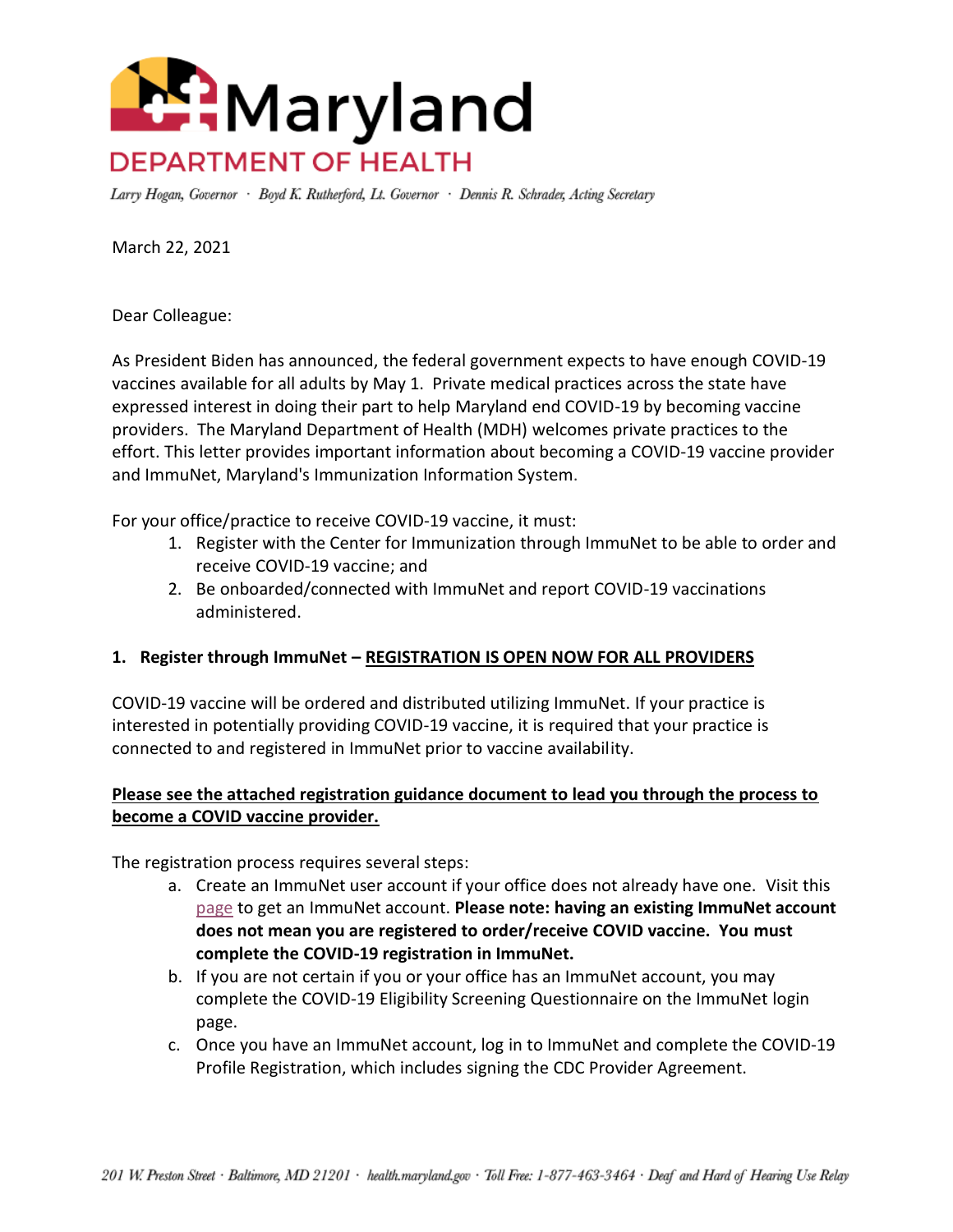- d. Part of the registration process is an email verification of the COVID-19 vaccine delivery contact. The designated delivery person will receive an email verification request. If an email is not received by your staff person within 1-2 days of saving your completed registration, please have that person check their junk/spam email folder to ensure that it was not sent there by your email provider.
- e. Once you have completed and saved your profile registration, MDH staff will review your registration. If approved, you will receive an email that you have been approved and you will be allowed to order COVID-19 vaccine, once vaccine is available on a large scale. If additional items are needed or if clarification is needed, you will receive an email from mdh.covidvax@maryland.gov.
- f. Appropriate storage units are required for receipt of COVID-19 vaccine. Please see attached storage unit document for acceptable types of storage units. Providers must have both an acceptable refrigerator and freezer unit(s). Dorm style (refrigerator with internal freezer section) refrigerators are NOT an acceptable storage unit for COVID-19 vaccines. **Please note: you will not receive Pfizer vaccine unless you have the ability to adequately store and use the minimum order (1170 doses) of that product.**
- g. Providers must state a minimum five hour vaccine delivery window in their provider profile.

**Note:** As of this writing, COVID-19 vaccine is still in limited supply. Until vaccine is in larger supply you will not be able to order vaccine directly in ImmuNet. Once ordering is open for all providers in ImmuNet, notification will be sent to all approved registered providers.

## **2. Onboard/Connect with ImmuNet**

ImmuNet is a secure web-based registry operated by MDH. ImmuNet information is confidential, HIPAA compliant and available only to [authorized users including Maryland health](http://mgaleg.maryland.gov/mgawebsite/Laws/StatuteText?article=ghg§ion=18-109&enactments=false)  [care providers.](http://mgaleg.maryland.gov/mgawebsite/Laws/StatuteText?article=ghg§ion=18-109&enactments=false)

Since October 1, 2019 Maryland statute Health General [§18](http://mgaleg.maryland.gov/mgawebsite/Laws/StatuteText?article=ghg§ion=18-109&enactments=false)–109 mandates that all vaccinations administered in the State of Maryland be reported to ImmuNet, regardless of patient opt-out status in ImmuNet. This will include administered COVID-19 vaccines. COVID vaccine administration data from ImmuNet will be used to determine vaccine coverage rates throughout the state and ensure high-risk populations are successfully vaccinated.

The MDH Center for Immunization continues to partner with CRISP to onboard vaccine providers who are not already reporting to ImmuNet**. Vaccine providers are encouraged to review the "Report to ImmuNet" [website](https://phpa.health.maryland.gov/OIDEOR/IMMUN/Pages/immunet-reporting.aspx) to determine the steps needed to connect/onboard with ImmuNet and report COVID-19 vaccinations**. The website provides details on reporting and how to contact the ImmuNet Help Desk for additional assistance.

**NOTE:** Governor Hogan has issued an executive order requiring COVID-19 vaccinations to be reported to ImmuNet within 24 hours of administration. To meet this requirement, the Center